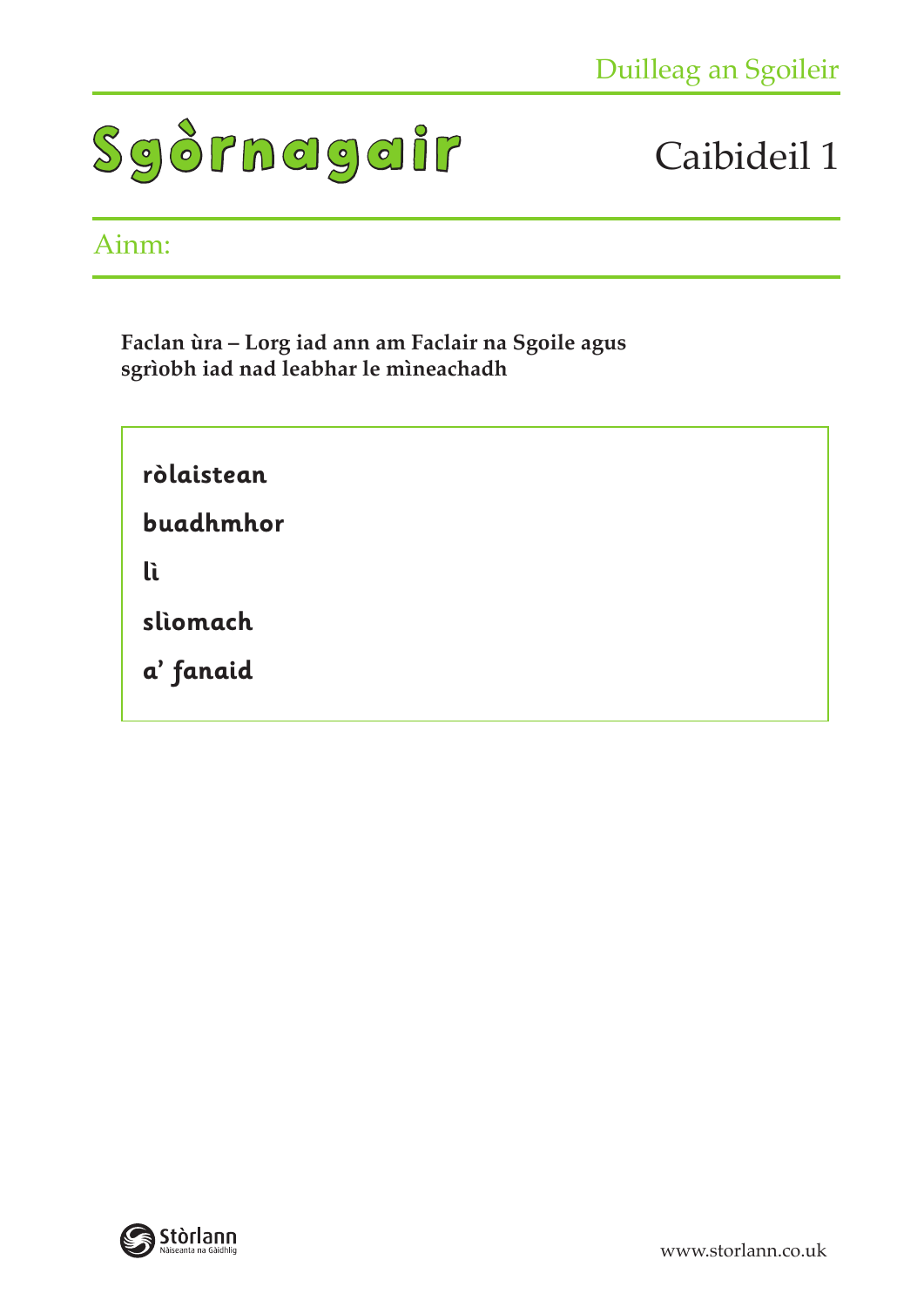

#### Ainm:

### **Gràmar**

**Maids na faclan seo ris na h-abairtean chearta (cuir loidhne eadar colbh 1&2 agus eadar colbh 2&3):**

| math   | nas lugha  | as deirge |
|--------|------------|-----------|
| dearg  | nas fhaide | as lugha  |
| fada   | nas dorra  | as motha  |
| beag   | nas fheàrr | as dorra  |
| doirbh | nas motha  | as fhaide |
| mòr    | nas deirge | as fheàrr |

### **'Chaidh i na bu doimhne.'**

| dorcha | – na bu duirche                                                  |
|--------|------------------------------------------------------------------|
| garbh  | – na bu ghairbhe (tha garbh a' sèimheachadh)                     |
| fada   | - na b' fhaide (tha an litir 'u' aig 'bu' air fhàgail às an seo) |
| math   | – na b' fheàrr                                                   |

# **Feuch am maids thu na feadhainn a leanas:**

- na bu fhliche
- blàth na bu mhìlse
- beag na bu chàirdeile
- dearg na bu bhlàithe
- milis na bu deirge
- fliuch na bu lugha

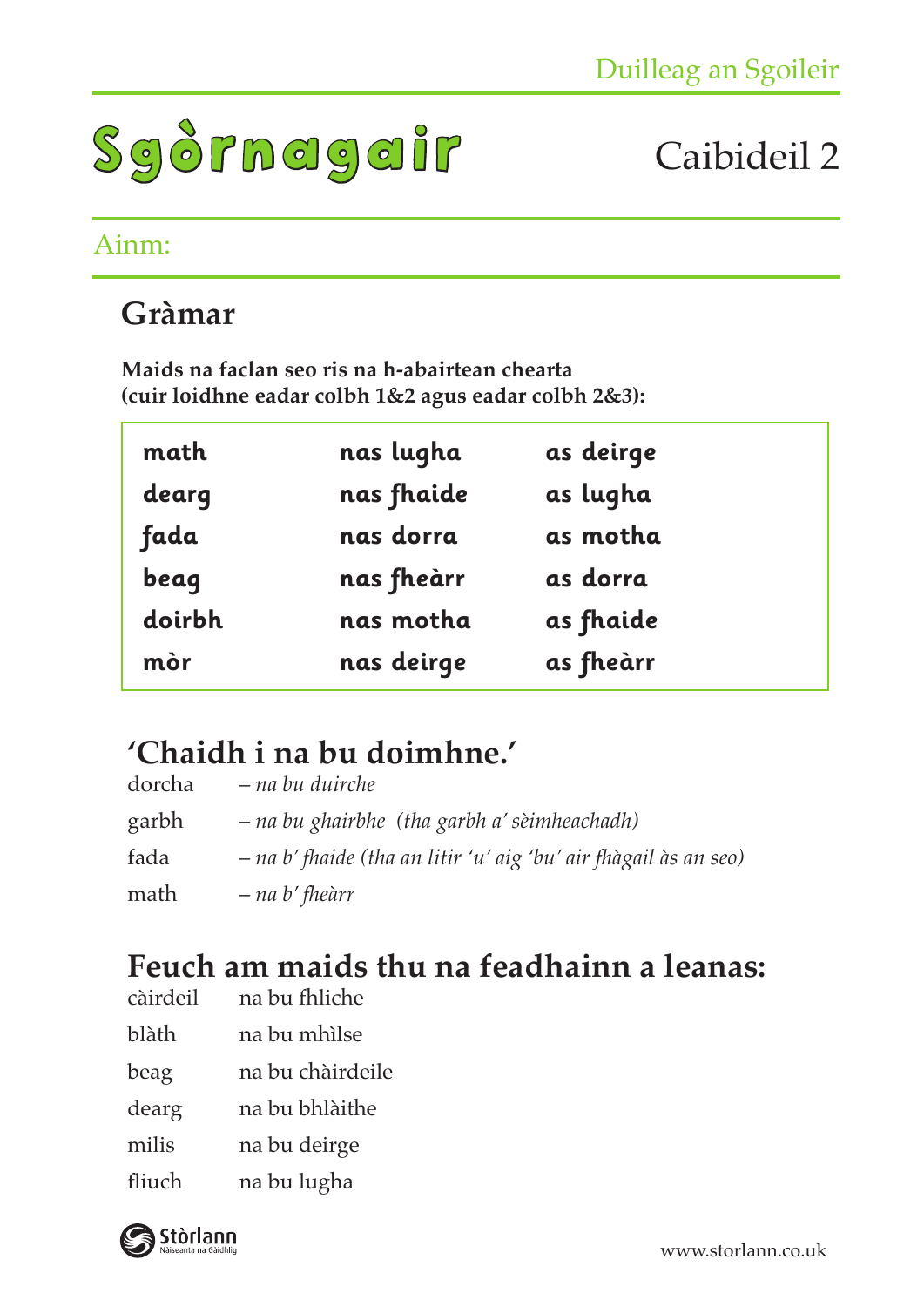

### Ainm:

### **Faclan ùra – mìnich iad**

| bofalan -                           |
|-------------------------------------|
| droineadh -                         |
| oillteil -                          |
| ràc -                               |
| taitneach -                         |
| brosgal<br>$\overline{\phantom{a}}$ |
| sqeith -                            |

#### **Gràmar**

Maids na faclan seo ris na h-abairtean chearta (cuir loidhne eadar colbh 1 & 2 agus eadar colbh 2 & 3):

| math   | nas lugha  | as deirge |
|--------|------------|-----------|
| dearg  | nas fhaide | as lugha  |
| fada   | nas dorra  | as motha  |
| beag   | nas fheàrr | as dorra  |
| doirbh | nas motha  | as fhaide |
| mòr    | nas deirge | as fheàrr |

### **Gràmar**

| pios feamann | $\phi$ (pios de fheamainn) |
|--------------|----------------------------|
| pios arain   | (pios <i>de</i> aran)      |
| pios         | $(p)$ (pios de             |

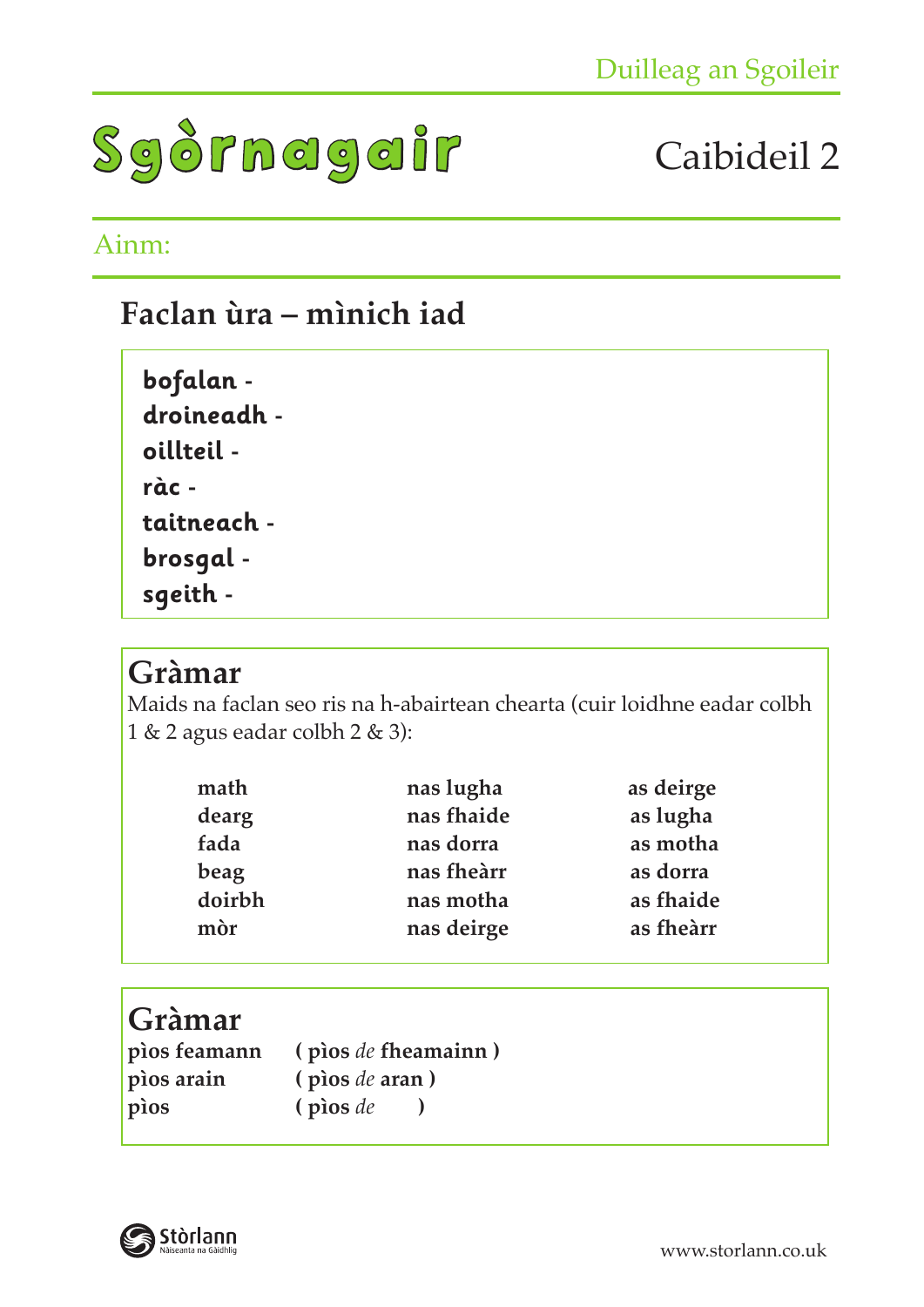

#### Ainm:

### **Gràmar**

**Lorg trì co-ghnìomhairean anns a' chaibideil mar 'gu pròiseil'. Tha co-ghnìomhair a' sealltainn dhuinn an dòigh anns an deach rud a dhèanamh.**

**3.**

| 1. |  |  |  |
|----|--|--|--|
|    |  |  |  |
| 2. |  |  |  |
|    |  |  |  |
|    |  |  |  |

**D41 'beagan còmhraidh' – Carson is e** *còmhraidh* **a tha às dèidh 'beagan'? Sgrìobh a dhà eile a' cleachdadh an fhacail 'beagan'.**

**Dè tha na faclan a leanas a' ciallachadh? Cleachd faclair agus sgrìobh na mìneachaidhean gu h-ìosal.**

**samh**

**taigh-seinnse** 

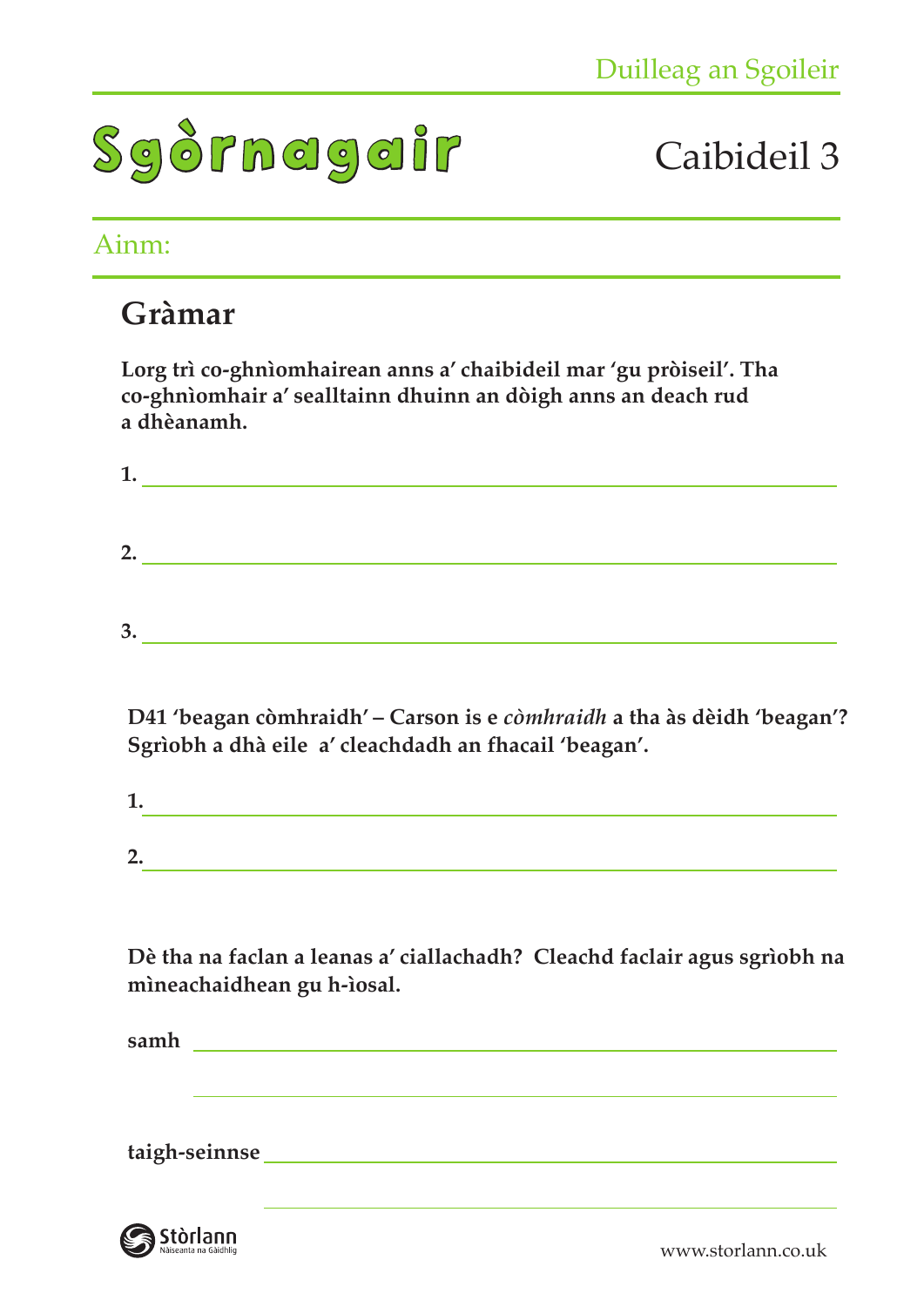

### Ainm:

### **Gràmar**

**'nuair a bha mi nam nighinn bhig'**

**Dèan seantans leis an abairt seo.**

**Lorg na faclan seo nad fhaclair agus sgrìobh am mìneachadh aca;**

Claon

Foinne

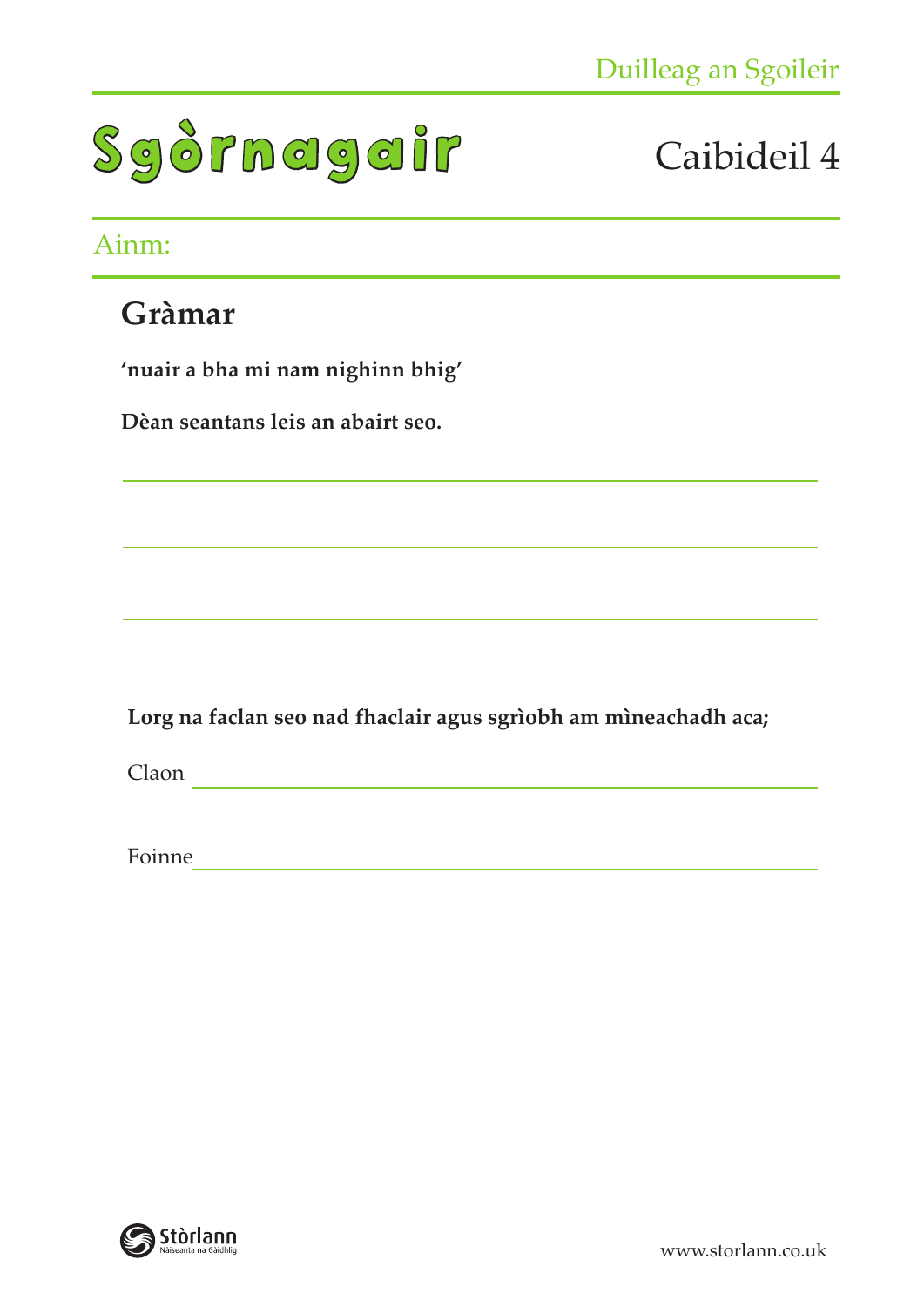

#### Ainm:

### **Gràmar**

**Sgrìobh na faclan a leanas nad leabhar le mìneachaidhean:**

iadh-shlat badan feòir ròineagan amharasach

**Faigh a-mach dè an cànan a th' ann an** *convovulus arvensis***?** 

### **Lorg na faclan seo air a' chlèith**

|            | T U |              | P X             | $\bf J$     | <b>P</b>     | $\mathbf{B}$ | $\mathsf{H}$    | <b>NPEATAQ</b> |              |   |              |             |                |             |              |
|------------|-----|--------------|-----------------|-------------|--------------|--------------|-----------------|----------------|--------------|---|--------------|-------------|----------------|-------------|--------------|
| broth      | E Z | -L.          | $\mathbf 0$     | O           | J            | N            | Q               | KMÀ            |              |   | $\bf I$      | R           | $\mathbf{I}$   | A           |              |
| sgàilean   | K A | $\mathbf{O}$ | $\mathbf v$     | B           | B            | S —          | $\mathbf 0$     |                | R C H        |   | $\mathbf{A}$ | B           | M <sub>M</sub> |             |              |
| cungaidh   | HR. |              | S W             | X           | -F           | L            | U               | B              | N            | T | B            | M           |                | R M         |              |
| Sorcha     |     |              | GD <sub>0</sub> |             | S            | B            | <b>SCZERACR</b> |                |              |   |              |             |                |             |              |
| suarach    | R I |              | A C G J         |             |              | $\mathbf C$  | $\mathbf C$     | <b>U</b>       | $\mathsf{L}$ |   | <b>B</b> W   | $\bf{I}$    | $\mathbf{O}$   | $\mathbb Z$ |              |
| peata      | C U |              | NGAI            |             |              | D            | - H             |                |              |   | MAJRC        |             | SY             |             |              |
| Sgòrnagair | Y B | N            | $\mathbf 0$     | Q           | MAS          |              |                 |                | F U          | R | I            | $\bf{I}$    | X              |             | <b>Varia</b> |
| Màiri      |     | MJQ          |                 |             | <b>RSEI</b>  |              | L C H E A G G S |                |              |   |              |             |                |             |              |
| losgann    |     |              | NRAO            | <b>N</b>    | $\mathbf{A}$ | $\mathbf{I}$ | D               |                |              |   |              |             | <b>RZMACTY</b> |             |              |
| Raonaid    | P   |              | F               | O           | $\mathbf{I}$ | N            | N               |                | E Z S        |   | $\mathbb{L}$ | B           | н              | <b>H</b>    |              |
| seilcheag  | F S | $\mathbf G$  | $\overline{O}$  | $\mathbf R$ | N            |              | A G A I         |                |              |   | R G E        |             |                | C M         |              |
| foinne     | N N |              | B               |             | J Y Q        |              | <b>SGÀILEAN</b> |                |              |   |              |             |                |             |              |
|            | D X | -F           | $\mathbf v$     | Z           | K B          |              | R.              |                | O T          | н | н            | $\mathbf v$ | I              |             |              |
|            | D   |              |                 | X           |              | Y            | F.              |                | X O Z        |   | -S           | Е           |                | K           |              |

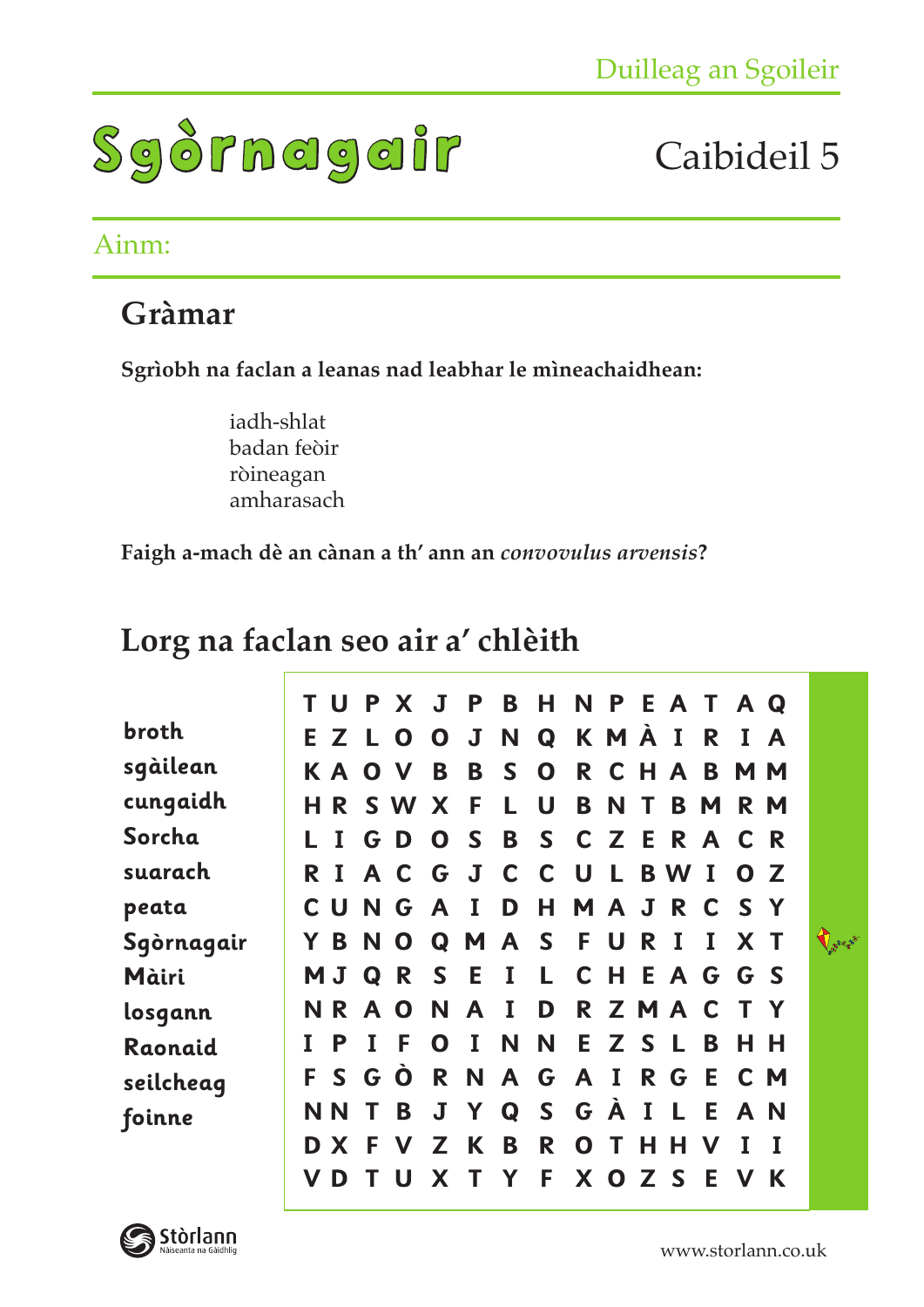# Caibideil 6

#### Ainm:

#### **Faclair – lorg ciall gach facal nad fhaclair**

plòigh

lann sliomach

**Sgrìobh seantans a tha ag innse gun robh beachd aig Raonaid mar a gheibheadh iad cuidhteas na seilcheagan.**

<u> 1989 - Johann Stein, mars an de Frankrik (f. 1989)</u>

**Tha fuasgladh cheistean a' nochdadh an seo. Dè a' cheist agus dè am fuasgladh a fhuair iad oirre?**

**Mgr Caimbeul?**

**Sgòrnagair?**

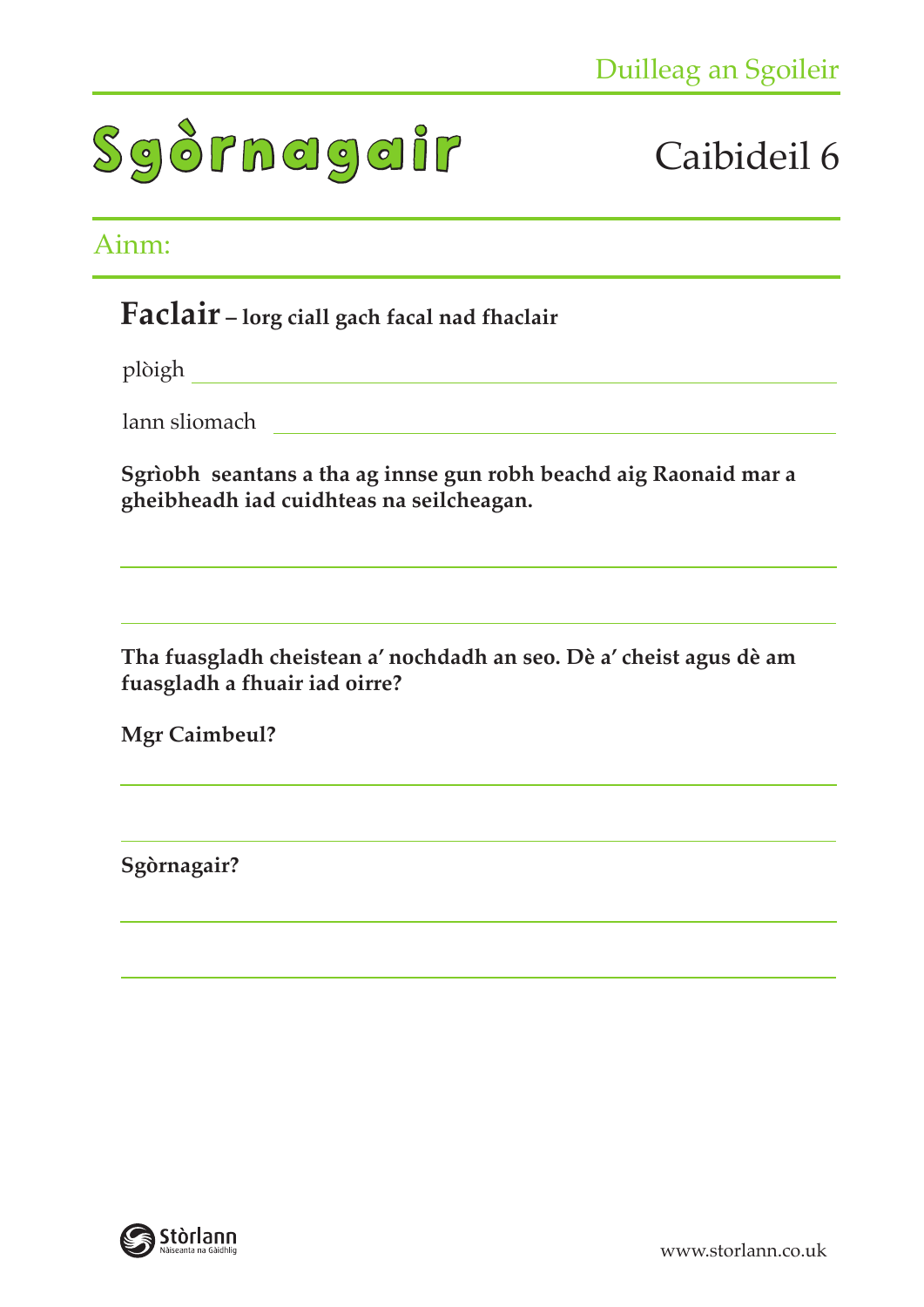# Caibideil 6

#### Ainm:

### **CEART no CEÀRR**

**Inns a bheil na seantansan seo ceart no ceàrr. Thoir dearbhadh air do fhreagairt.**

- **1. Nuair a bha i òg, bha Teadaidh Bàn comasach air bruidhinn ri Raonaid. Ceart/Ceàrr**
- **2. Chòrd e ri Raonaid a bhith a' togail sheilcheagan.**
- **3. Bhiodh àirde a' toirt air Sgòrnagair a bhith a' faireachdainn tinn.**
- **4. Chòrd fuaim a' hoover ri Sgòrnagair.**

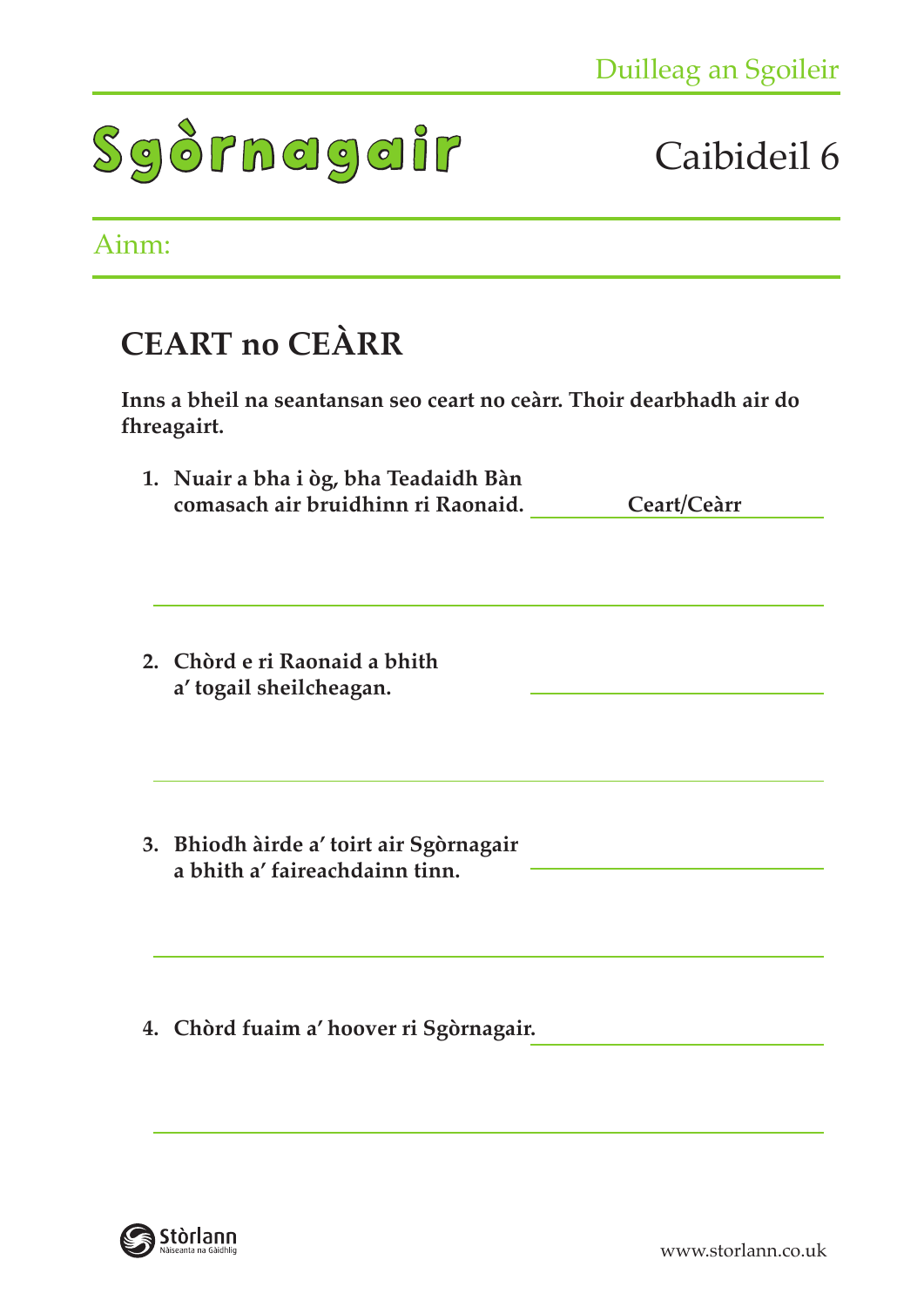# Caibideil 7

#### Ainm:

### **Cuir iad seo anns an òrdugh anns an do thachair iad.**

- 1. Thuit Raonaid agus Sgornagair gu làr.
- 2. Bhuail iad ann an crogan bhriosgaidean.
- 3. Chaidh an sgàilean an comhair a chinn dhan bhalla a' toirt leis cnap de phlàst.
- 4. Bhuail an sgàilean-sgèith ann an oir an dorais a' toirt leis sgealbag mhòr de pheant.
- 5. Leag iad pacaid chornflakes air an làr.

### **Sgòrnagair ri sanais. Beagan spòrs!**

Dèan suas rudeigin a thuirt Sgòrnagair ri Raonaid agus cuir e timcheall a' bhuidhinn ann an sanais. Faic an robh an rud a chuala an duine mu dheireadh an aon rud ris na thuirt a' chiad sgoilear.

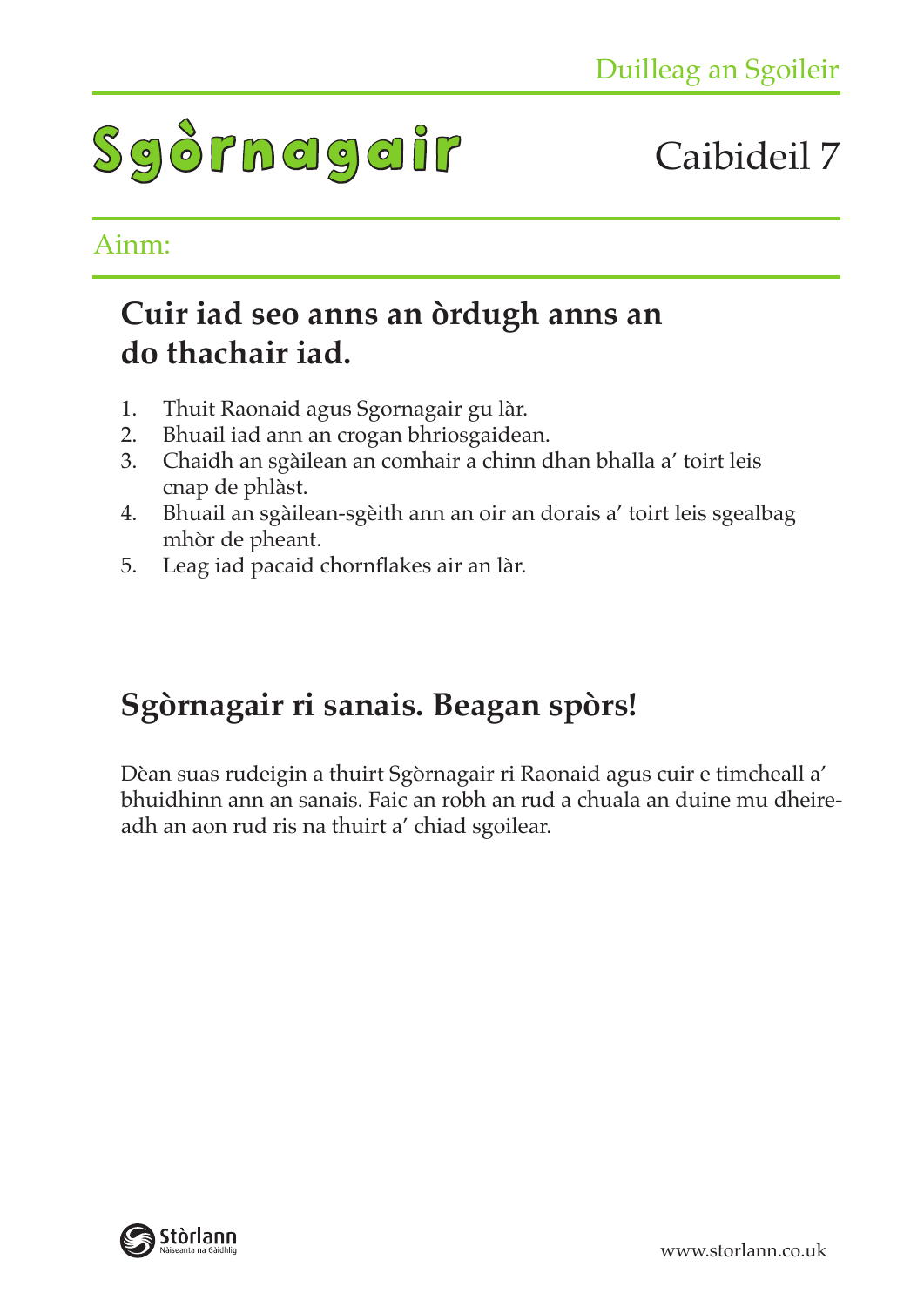

#### Ainm:

### **Gràmar**

**1. Sgrìobh seantans leis an abairt seo. 'os cionn an rathaid mhòir'**

- **2. D107-109 Chleachd an t-ùghdar Sgòrnagair airson aire an leughadair a chumail. Dè an dòigh anns an do rinn i seo?**
- **3. Inns nad bhriathran fhèin dè thachair do Raonaid agus dhan sgàilean.**
- **4. Dè an duilgheadas a bh' aca nuair a chunnaic iad far an robh iad?**

**5. Dè an deoch a dh'iarr Sgòrnagair?** 

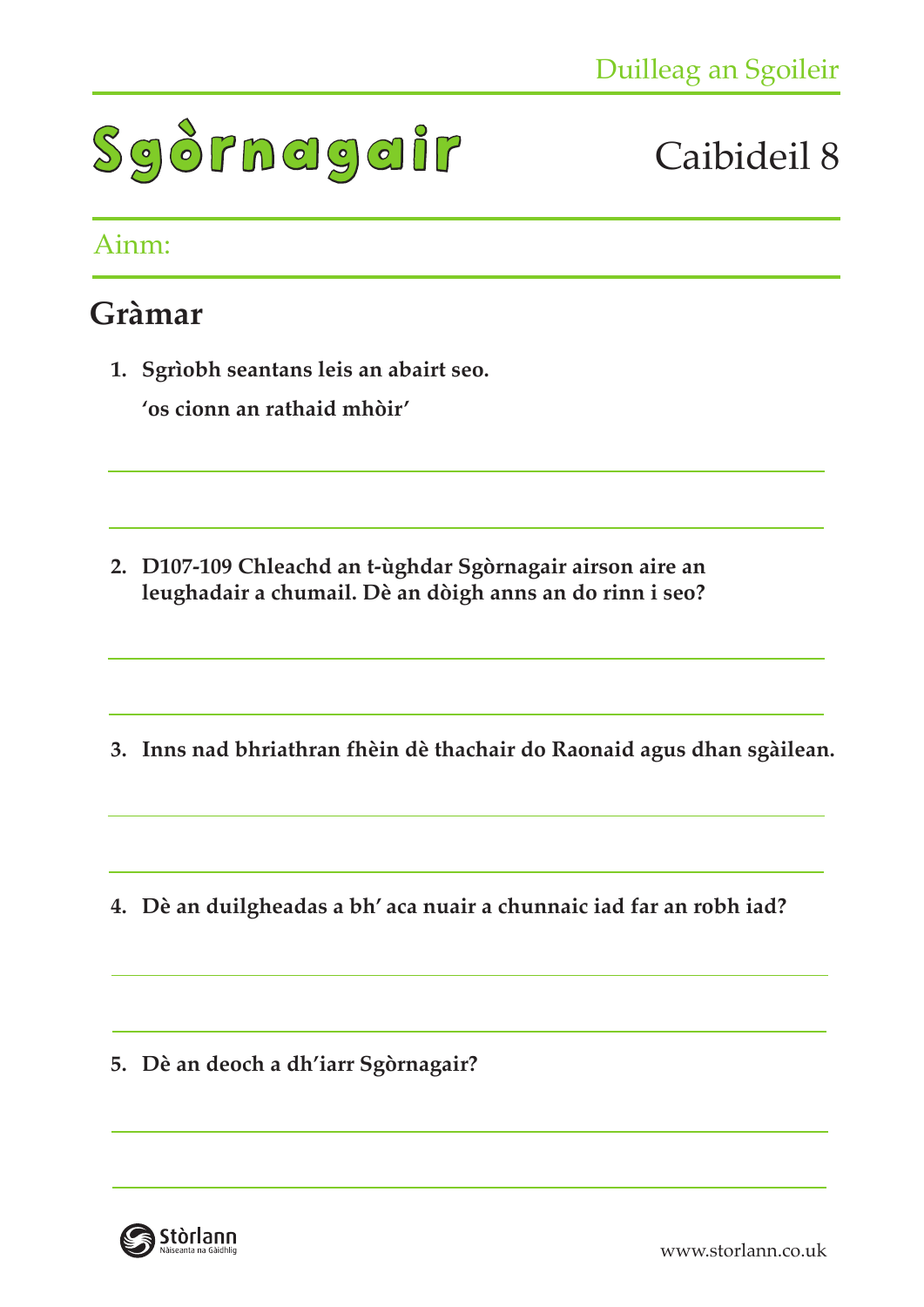# Caibideil 8

#### Ainm:

- **6. Dè an deoch a thug Raonaid dha?**
- **7. Sgrìobh 5 ceistean eile air a' chaibideil seo agus faighnich iad dhad charaid.**

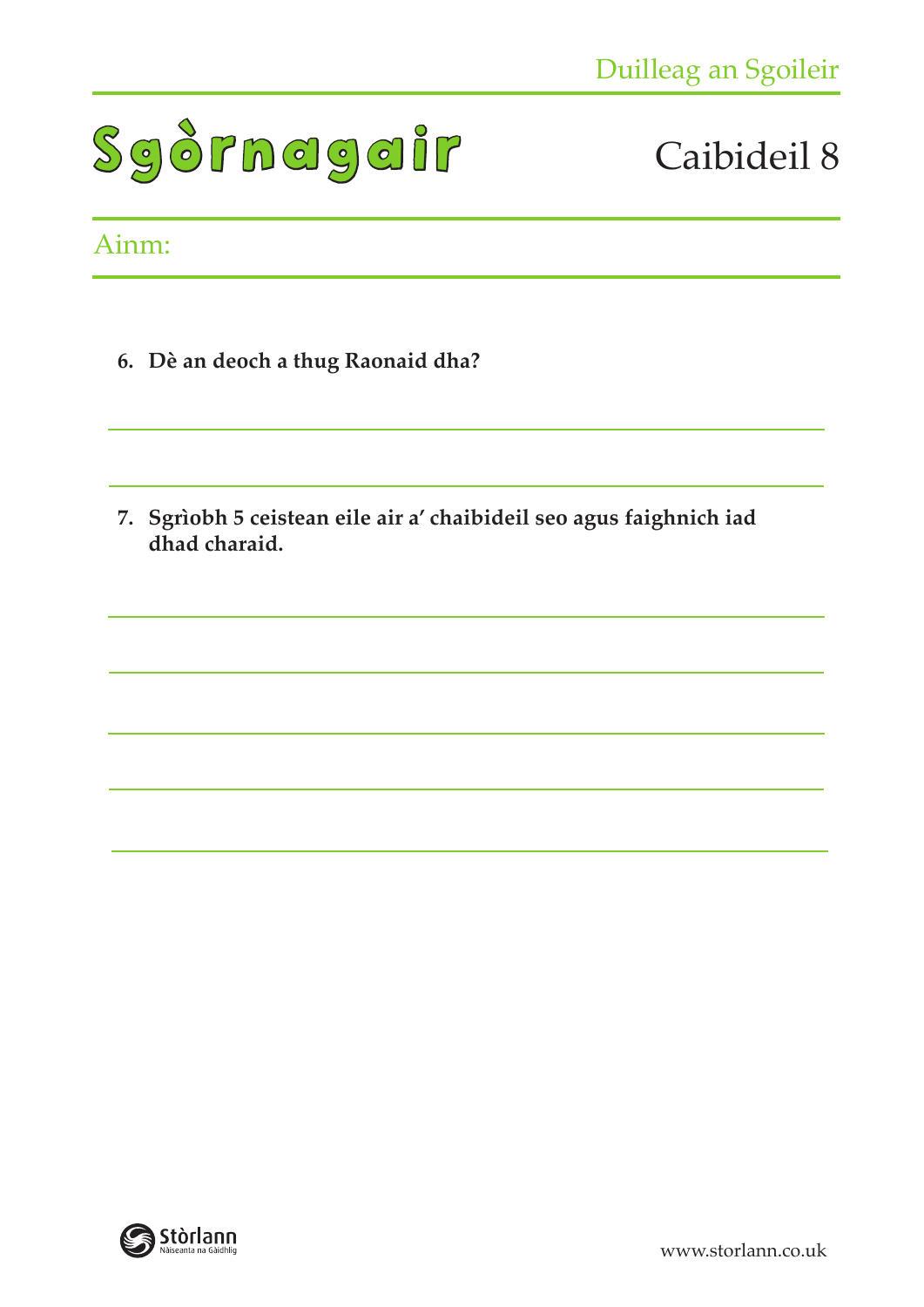

#### Ainm:

1. **Lorg ciall na leanas agus an uair sin sgrìobh am mìneachadh.**

| a' dol a dholaidh |  |
|-------------------|--|
| slaightearan      |  |
| neo-shona         |  |
| oillteil          |  |
| faob              |  |

2. Beachdaich air carson nach robh Raonaid ag iarraidh air Sgòrnagair cron a dhèanamh air Màiri. Dè tha an t-ùghdar airson sealltainn mun charactar aice?

3. Cleachd na litrichean ann an **SGÒRNAGAIR** airson faclan, le 2, 3, 4 no barrachd litrichean, a dhèanamh. Faodaidh sibh 2 phuing fhaighinn airson gach fear le 2 litir, 3 puingean airson gach fear le 3 litrichean agus mar sin air adhart. Cò aig a bhios an sgòr as àirde aig an deireadh? Faodaidh sibh obrachadh leibh fhèin, ann am pàidhrichean no ann am buidhnean.

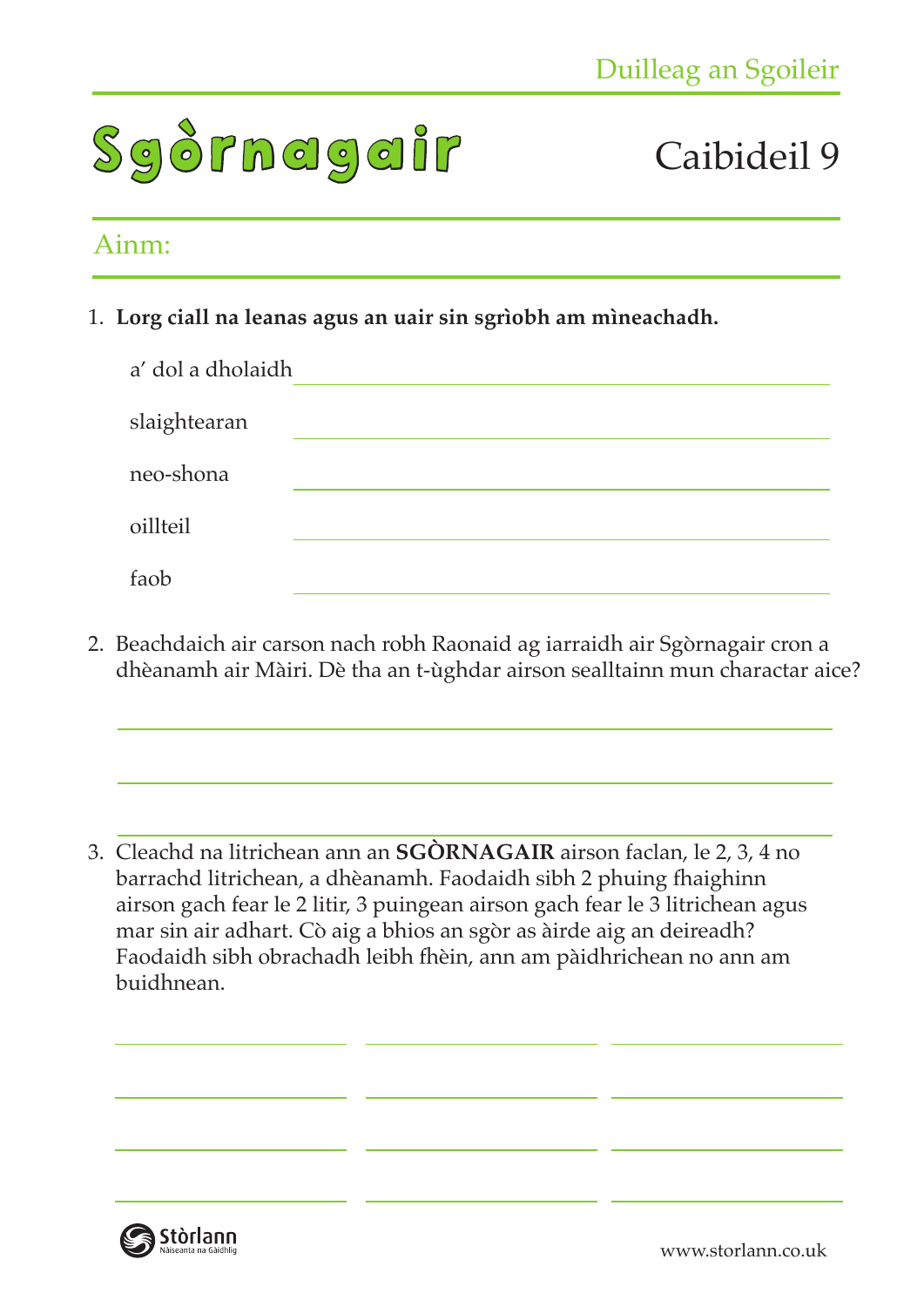

#### Ainm:

### **AINMEARAN agus GNÌOMHAIREAN**

**Cuir pìosan cairt no pàipear le ainmearan ann an aon bhogsa agus feadhinn le gnìomhairean ann am bogsa eile.**

**Tog cairt às gach bogsa agus dèan seantans a' cleachdadh an dà fhacal a thagh thu.** 

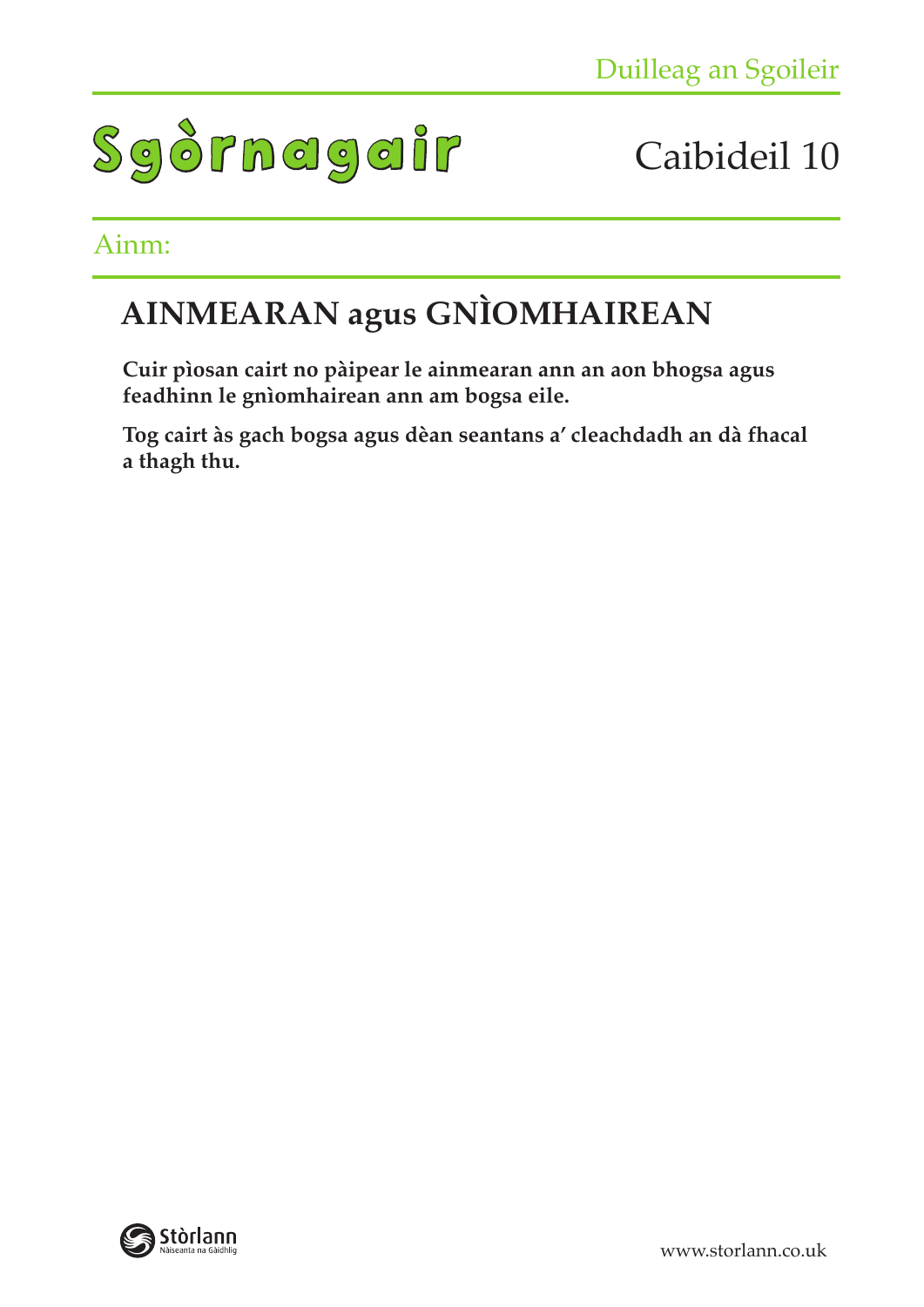

#### Ainm:

### **Faclair - sgrìobh seantans a' cleachdadh gach facal**

| snìomh:  | <u> 1989 - Jan James James James James James James James James James James James James James James James James J</u> |
|----------|----------------------------------------------------------------------------------------------------------------------|
|          |                                                                                                                      |
| cuagach: |                                                                                                                      |
| muing:   | <u> 1989 - Johann Barn, mars ar breithinn ar chuid ann an t-</u>                                                     |
| uchd:    |                                                                                                                      |

- **Beachdaich air a seo.** Tha buaidh aig dòigh-beatha ar pàrantan oirnn. Dè na rudan a bhios sibhse a' dèanamh a tha coltach ri ur pàrantan?
- Rinn Màiri rudeigin laghach ri Raonaid. Dè bh' ann?